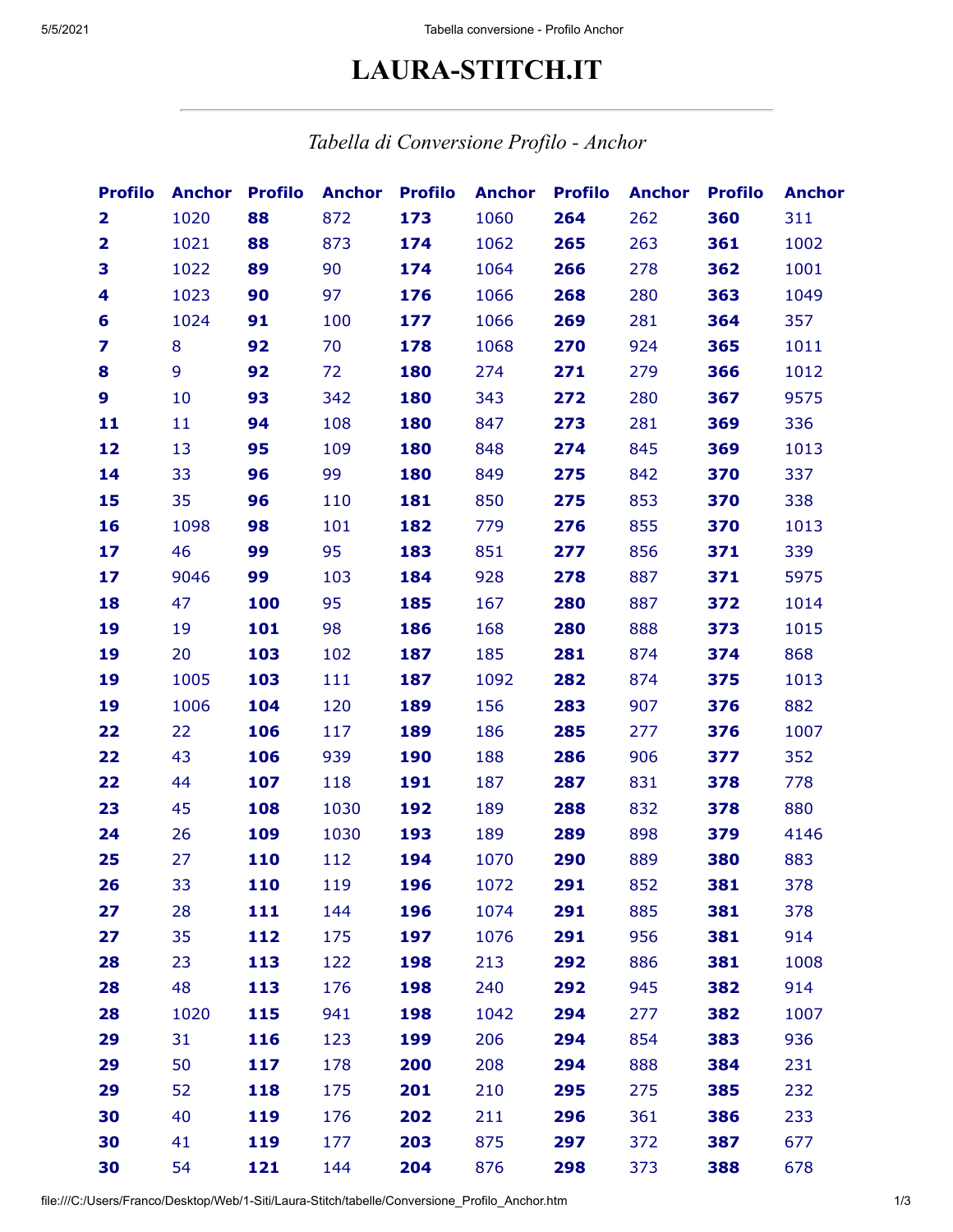| 5/5/2021 |  |
|----------|--|
|          |  |

Tabella conversione - Profilo Anchor

| 31 | 29   | 122 | 130  | 205 | 217  | 298 | 374  | 389 | 677            |
|----|------|-----|------|-----|------|-----|------|-----|----------------|
| 31 | 42   | 123 | 131  | 205 | 877  | 300 | 375  | 390 | 926            |
| 32 | 23   | 123 | 145  | 207 | 212  | 301 | 305  | 391 | 366            |
| 32 | 73   | 124 | 146  | 207 | 879  | 302 | 307  | 391 | 367            |
| 33 | 25   | 124 | 147  | 208 | 206  | 303 | 308  | 391 | 942            |
| 33 | 60   | 124 | 940  | 208 | 875  | 304 | 309  | 392 | 361            |
| 34 | 75   | 125 | 132  | 208 | 876  | 305 | 891  | 392 | 368            |
| 35 | 76   | 126 | 133  | 210 | 877  | 306 | 890  | 393 | 362            |
| 36 | 36   | 126 | 134  | 211 | 878  | 307 | 901  | 393 | 943            |
| 37 | 39   | 128 | 128  | 212 | 683  | 308 | 901  | 394 | 363            |
| 37 | 42   | 129 | 160  | 213 | 203  | 309 | 295  | 394 | 1045           |
| 37 | 1025 | 130 | 161  | 214 | 203  | 310 | 305  | 395 | 365            |
| 39 | 65   | 131 | 161  | 216 | 204  | 311 | 306  | 395 | 1046           |
| 40 | 271  | 132 | 162  | 216 | 209  | 312 | 307  | 396 | 310            |
| 41 | 24   | 133 | 164  | 216 | 225  | 313 | 288  | 396 | 944            |
| 41 | 36   | 134 | 433  | 218 | 205  | 314 | 289  | 397 | 358            |
| 42 | 38   | 135 | 1089 | 218 | 230  | 315 | 290  | 398 | 359            |
| 43 | 40   | 136 | 410  | 219 | 229  | 316 | 291  | 399 | 360            |
| 44 | 59   | 137 | 433  | 219 | 923  | 317 | 292  | 399 | 380            |
| 45 | 49   | 137 | 1090 | 220 | 923  | 318 | 293  | 400 | 381            |
| 45 | 74   | 139 | 1089 | 221 | 1043 | 319 | 295  | 401 | 382            |
| 47 | 75   | 140 | 120  | 222 | 214  | 320 | 297  | 402 | 933            |
| 48 | 76   | 141 | 121  | 223 | 215  | 320 | 305  | 403 | 376            |
| 50 | 1005 | 142 | 122  | 224 | 216  | 321 | 298  | 404 | 379            |
| 51 | 49   | 143 | 1037 | 225 | 1044 | 322 | 300  | 405 | 358            |
| 52 | 75   | 144 | 128  | 226 | 218  | 323 | 301  | 406 | 905            |
| 53 | 68   | 144 | 1096 | 227 | 240  | 324 | 302  | 407 | $\mathbf{1}$   |
| 54 | 69   | 145 | 128  | 227 | 241  | 325 | 303  | 408 | $\overline{2}$ |
| 54 | 972  | 146 | 129  | 228 | 242  | 326 | 304  | 410 | 387            |
| 55 | 1028 | 146 | 140  | 228 | 243  | 327 | 316  | 411 | 390            |
| 56 | 1094 | 146 | 159  | 230 | 244  | 328 | 925  | 411 | 830            |
| 57 | 55   | 148 | 136  | 231 | 246  | 329 | 330  | 412 | 391            |
| 57 | 62   | 148 | 977  | 232 | 259  | 329 | 332  | 413 | 392            |
| 59 | 57   | 149 | 137  | 232 | 260  | 331 | 333  | 414 | 393            |
| 60 | 59   | 149 | 142  | 233 | 264  | 332 | 6    | 414 | 903            |
| 60 | 63   | 149 | 978  | 234 | 266  | 333 | 8    | 415 | 904            |
| 60 | 77   | 151 | 139  | 235 | 267  | 334 | 328  | 416 | 905            |
| 62 | 62   | 151 | 143  | 236 | 268  | 335 | 329  | 417 | 388            |
| 63 | 62   | 151 | 148  | 237 | 1044 | 336 | 330  | 418 | 899            |
| 63 | 66   | 151 | 979  | 238 | 256  | 337 | 334  | 419 | 8581           |
| 64 | 63   | 152 | 127  | 239 | 238  | 337 | 335  | 420 | 401            |
| 65 | 85   | 152 | 150  | 240 | 226  | 338 | 1010 | 421 | 387            |
| 65 | 96   | 153 | 149  | 240 | 239  | 339 | 347  | 422 | 388            |
| 66 | 86   | 153 | 152  | 241 | 227  | 340 | 323  | 424 | 904            |